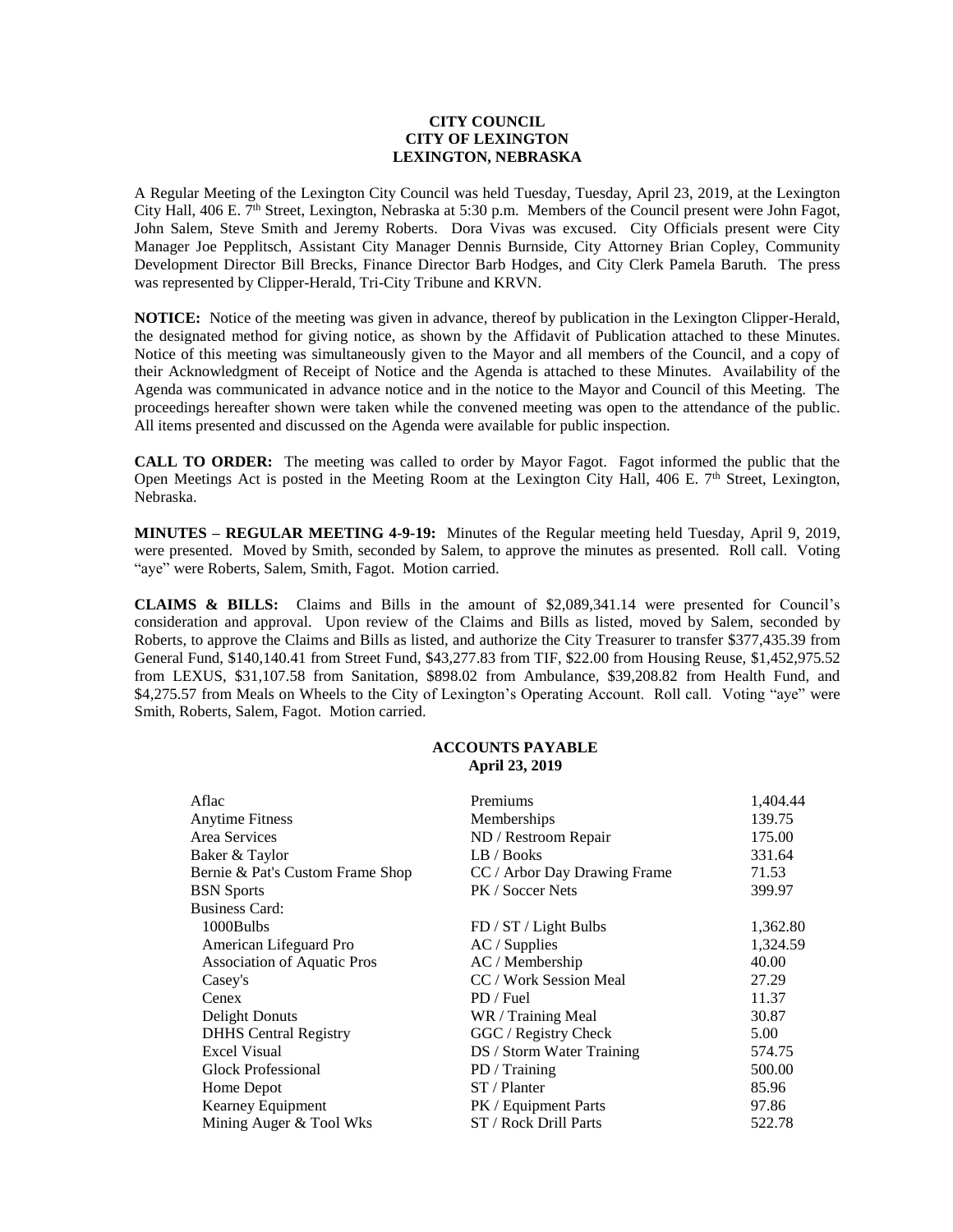| <b>NE Municipal Utilities</b>               | WR / Operator Training               | 150.00       |
|---------------------------------------------|--------------------------------------|--------------|
| Orscheln                                    | PD / Scrubber                        | 19.99        |
| Sam's Club                                  | ND / Office Supplies                 | 112.33       |
| <b>UNL</b> Marketplace                      | ST / Mosquito Spraying Books         | 118.25       |
| <b>USPS</b>                                 | WR / Postage                         | 150.80       |
| WordPress                                   | LB / Contract                        | 96.00        |
| Cash-Wa Distributing                        | MOW / Food / Supplies                | 1,693.72     |
| Center Point Large Print                    | LB / Books                           | 180.36       |
| Chesterman Coca-Cola                        | GGC / PK / Beverages                 | 306.00       |
| <b>Construction Rental</b>                  | PK / Hedge Trimmer                   | 324.00       |
| <b>Country Partners Coop</b>                | CM / Lawn Care Supplies              | 320.28       |
| Davis Energy                                | Fuel                                 | 2,950.25     |
| Dawson County Treasurer                     | <b>TIF Refund</b>                    | 11,163.62    |
| Demco                                       | LB / Office Supplies                 | 348.33       |
| Diamond Vogel Paint                         | ST / Street Paint                    | 1,303.75     |
| <b>Eakes Office Solutions</b>               | LB / PD / Copier / Office Supplies   | 575.82       |
| <b>Energy Pioneer Solutions</b>             | <b>EPS</b> Payments                  | 65.15        |
| <b>Express Laundry Center</b>               | Rug Maintenance                      | 320.34       |
| Fagot Refrigeration & Electric              | GGC / LB / PK / WWTP / Repairs       | 1,348.19     |
| Fastenal                                    | ST / Hardware / Bits                 | 242.13       |
| <b>Follett School Solutions</b>             | LB / Bar Code Scanners               | 890.40       |
| Franco, Roberto                             | EL / Rebate                          | 1,225.00     |
| Gale/Cengage                                | LB / Books                           | 197.13       |
| Grainger                                    | WWTP / Fuse                          | 18.07        |
| Hansen, Tony                                | EL / Rebate                          | 2,500.00     |
| <b>Health Claims</b>                        | Claims                               | 13,953.77    |
| <b>Hiland Dairy Foods</b>                   | MOW / Dairy Products                 | 373.12       |
| Holbein, Dahlas                             | Ambulance / FD / Vehicle Maintenance | 1,500.00     |
| Holmes Plbg & Htg Supply                    | WR / Backflow Device Parts           | 101.38       |
| Home Federal Bank                           | Bank Loan Payments / SW 1st / OC     | 176,251.34   |
| <b>IGS</b> Solar                            | EL / Power Purchase                  | 35,521.59    |
| <b>Ingram Library Services</b>              | LB / Books                           | 76.82        |
| John Deere Landmark Implement               | CM / Lawn Mower                      | 15,100.00    |
| Jones Plumbing & Heating                    | GGC / PK / Plumbing Repairs          | 460.25       |
| Kelly's Sales & Ag Service                  | ST / Install Flatbed                 | 3,295.93     |
| <b>KRVN</b>                                 | <b>Public Service Announcements</b>  | 278.40       |
| <b>Lexington Newspapers</b>                 | Publications                         | 156.24       |
| Lexus                                       | Utilities                            | 38,812.70    |
| Louthan & Wilson PC                         | <b>Professional Fees</b>             | 1,200.00     |
| Matt Friend Truck Equipment                 | ST / Equipment Lights                | 191.96       |
| Mead Lumber                                 | DS/PK/Hardware/Lumber/Saw/Trash Cans | 229.11       |
| Micro-Marketing                             | LB / Books                           | 2,481.57     |
| Mills, Rhonda                               | EL / Rebate                          | 700.00       |
| Municipal Supply                            | SW / WR / Meter Lids / Ring / Cover  | 1,341.71     |
| <b>National Fire Protection Association</b> | FD / Membership                      | 175.00       |
| Nebraska Dept of Environmental Quality      | WWTP / Certification                 | 150.00       |
| Nebraska Public Power District              | Power Purchase                       | 1,085,238.48 |
| Nebraskaland Tire                           | ST / WWTP / Maintenance / Tires      | 665.45       |
| OCLC Inc                                    | LB / Subscription                    | 141.55       |
| <b>Orthman Community YMCA</b>               | Memberships / Feb / March            | 2,324.00     |
| Presto-X                                    | LB / Pest Control                    | 79.00        |
| S & W Auto Parts                            | PK / WWTP / Supplies                 | 339.56       |
| <b>Service Master</b>                       | GGC / LB / ND / Janitorial Services  | 5,516.30     |
| South Central Nebraska Baseball League      | PK / Membership                      | 375.00       |
| Taste of Home Magazine                      | LB / Recipes                         | 33.98        |
| TO Haas Tire Co                             | PD / Tire Repair                     | 19.74        |
| TotalFunds / Neopost                        | Postage                              | 3,000.00     |
|                                             |                                      |              |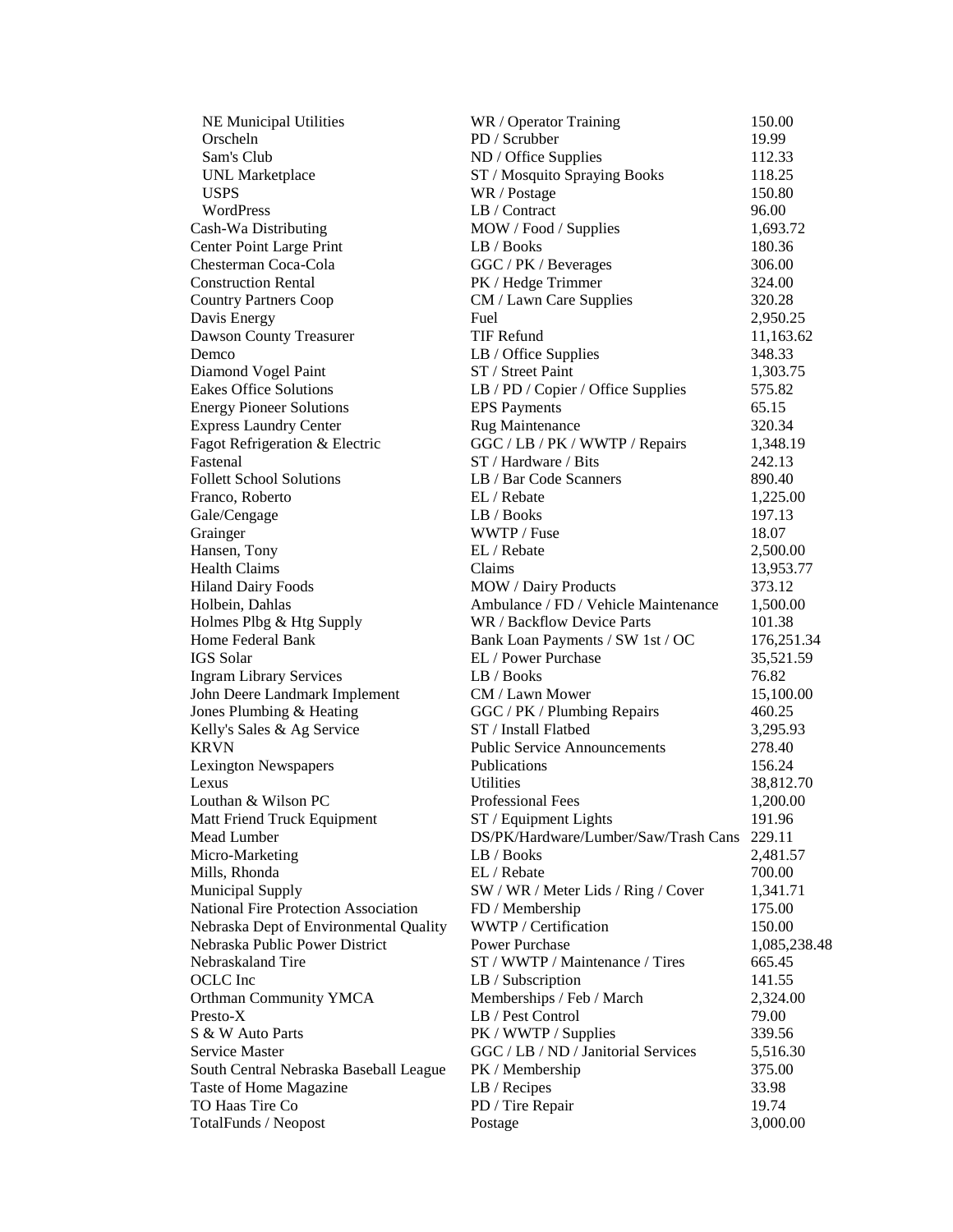| <b>Tyler Technologies</b>                             | Transaction Fees / Utility Notification Calls 1,487.70 |              |
|-------------------------------------------------------|--------------------------------------------------------|--------------|
| <b>US Foods</b>                                       | MOW / Food / Supplies                                  | 1,206.86     |
| <b>Utility Service Co</b>                             | WR / Tower Maintenance                                 | 9,964.12     |
| Village Uniform                                       | GGC / Janitorial Supplies                              | 55.84        |
| Walmart                                               | CC / DS / LB / PD / ST / Supplies / DVD's 438.21       |              |
| Baker & Taylor                                        | LB / Books                                             | 174.17       |
| <b>Barco Municipal Products</b>                       | ST / Signs / Flags / Stand                             | 947.43       |
| <b>Community Development Agency</b>                   | Lex Dev Grp / TIF Series 2013 A / 2014 A               | 28,064.55    |
| Dan's Sanitation                                      | <b>Sanitation Fees</b>                                 | 31,107.58    |
| Davis Energy                                          | Fuel                                                   | 1,096.05     |
| Diamond Vogel Paint                                   | ST / Street Paint                                      | 767.25       |
| <b>Eakes Office Solutions</b>                         | ST / Copier Maintenance                                | 184.63       |
|                                                       | ST / Street Light Supplies                             | 29.19        |
| Electrical Engineering & Equipment                    |                                                        |              |
| Fagot Refrigeration & Electric                        | AC/EL/WR/SW/Well #9/Lift Station/Repairs 983.51        |              |
| Gale/Cengage                                          | LB / Books                                             | 13.50        |
| <b>Gnirk Lawn Care</b>                                | EL / Ground Sterilant                                  | 2,304.41     |
| Grainger                                              | WWTP / Shelving                                        | 278.09       |
| <b>Great Western Bank</b>                             | <b>CED</b> Payment                                     | 46,607.65    |
| Great Western Bank-City Petty Cash                    | DS/OOR/PD/Filing Fees/Postage/Washes                   | 72.16        |
| <b>Health Claims</b>                                  | Claims                                                 | 23,661.40    |
| Homestead Bank                                        | Loan Payment / Optimist Rec Lighting                   | 64,063.68    |
| InfoDynamics                                          | EL / Software Support                                  | 1,139.00     |
| <b>Ingram Library Services</b>                        | LB / Books                                             | 150.35       |
| Intellicom                                            | ND / ASA Upgrade / Reboot                              | 150.00       |
| League of Nebraska Municipalities                     | Membership                                             | 13,639.00    |
| Lexington City Payroll Account:                       |                                                        |              |
| Payroll                                               | Wages                                                  | 141,752.88   |
| Social Security                                       | Employer Portion / FICA Med                            | 10,550.56    |
| Union Bank & Trust                                    | <b>Employer Portion / Pension</b>                      | 4,646.84     |
| Union Bank & Trust                                    | Police Pension                                         | 2,688.25     |
| <b>ICMA</b>                                           | <b>City Manager Pension</b>                            | 934.52       |
| Lexington, City of                                    | <b>Franchise Fees</b>                                  | 80,991.79    |
| Lexington Health Fund                                 | Self-funding                                           | 47,225.50    |
| <b>Lexington Newspapers</b>                           | Publications                                           | 8.99         |
| Mid-American Research Chemical                        | ST / Janitorial Supplies                               | 191.87       |
| Miller & Associates                                   | <b>Professional Fees</b>                               | 25,454.86    |
| <b>Municipal Supply</b>                               | WR / Small Repair Clamps                               | 291.26       |
| Nebraska Environmental Products                       | ST / Sweeper Repair Parts                              | 1,565.93     |
| Nebraska Machinery                                    | ST / Equipment Bulbs                                   | 57.26        |
| Nebraska Public Health Environmental Lab WR / Testing |                                                        | 150.00       |
| Nebraska Public Power District                        | 0 & M                                                  | 114,375.41   |
| <b>O'Reilly Auto Parts</b>                            | WR / Seat Covers                                       | 195.00       |
| Orthman Community YMCA                                | Ambulance / Training                                   | 360.00       |
| Paulsen Inc                                           |                                                        |              |
|                                                       | DS / ST / WR / Concrete / Rock                         | 3,869.15     |
| Plum Creek Medical Group                              | ST / WR / Inoculations                                 | 570.00       |
| <b>Plum Creek Motors</b>                              | <b>WWTP / Mower Parts</b>                              | 59.54        |
| S & W Auto Parts                                      | PD / Multimeter                                        | 40.99        |
| <b>TASC</b>                                           | <b>Administration Fees</b>                             | 189.21       |
| TO Haas Tire Co                                       | CM / ST / Tire Repair                                  | 51.01        |
| Verizon Wireless                                      | Cell Phone Service                                     | 398.75       |
| Walmart                                               | CM / PK / ST / Supplies                                | 325.78       |
|                                                       | TOTAL CLAIMS:                                          | 2,089,341.14 |

**FINANCIAL REPORT:** Moved by Roberts, seconded by Smith, to accept the financial report for March 2019 as presented. Roll call. Voting "aye" were Salem, Smith, Roberts, Fagot. Motion carried.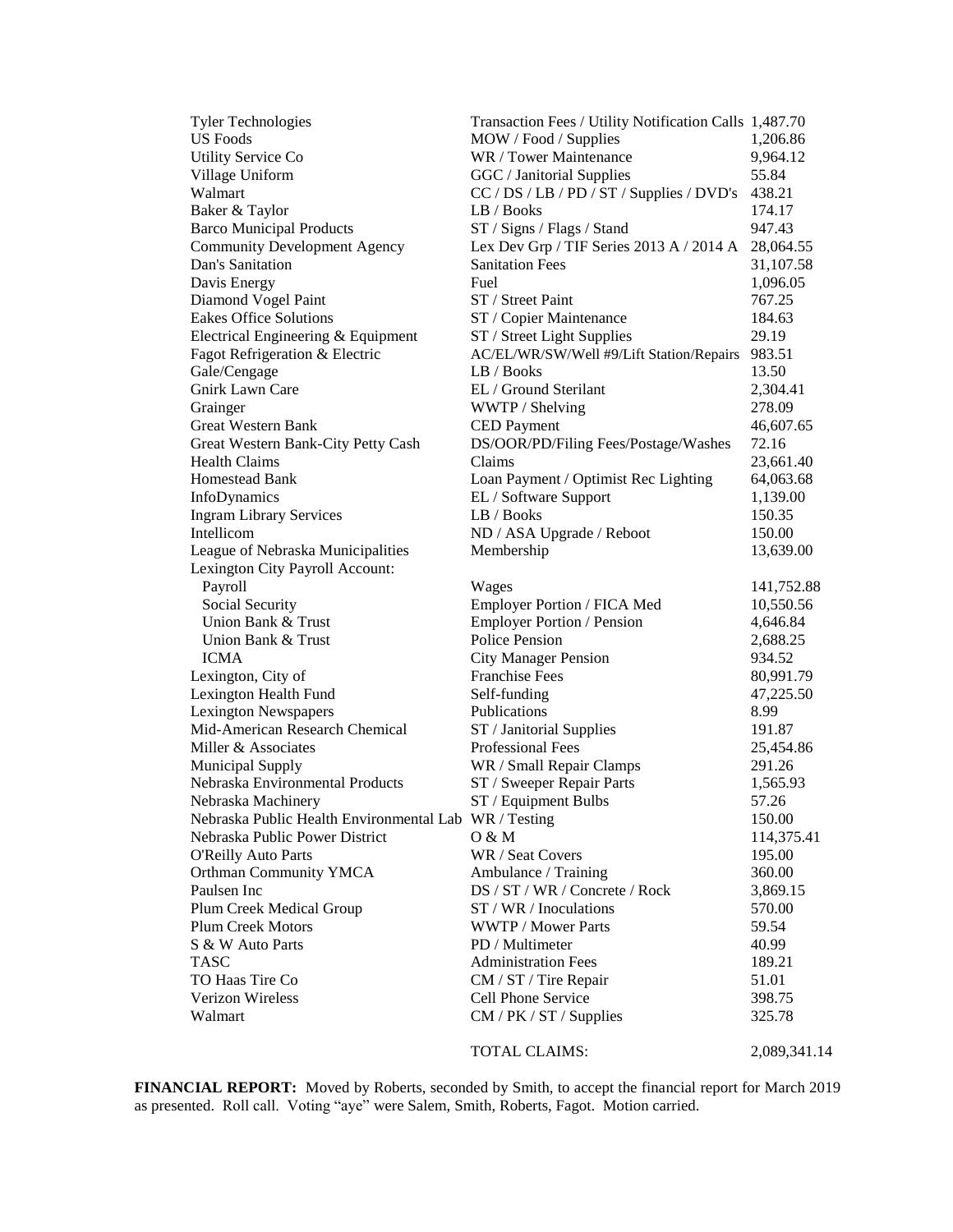**PUBLIC HEARING:** Mayor Fagot opened a public hearing to consider a Conditional Use Permit Application by Nebraska ILS Feeders DBA Roberts Cattle Company to expand feedlot operations. Brecks reviewed the application and plans submitted for the expansion in land size and number of cattle fed. He noted that there are no related codes specifically for feedlots in the Lexington Zoning Code. He also presented a draft conditional use permit agreement, pending issuance of permits by Nebraska Department of Environmental Quality for Council consideration. Brandon Sorensen, Assistant Manager of Roberts Cattle Co., reviewed plans for an increase in number of pens, reconstruction of roads, and additional water drainage to their current system. He explained plans for the increase in truck traffic and an increase in the number of employees to include pen riders, truck drivers, and maintenance personnel. Travis Caspersen, Settje Agri-Service and Engineering Inc., described the engineering and permitting process. There were no public comments and the public hearing was closed. Moved by Roberts, seconded by Smith, to approve the Conditional Use Permit application submitted by Roberts Cattle Company as presented and to authorize the execution of the CUP agreement. Roll call. Voting "aye" were Smith, Roberts, Fagot. Salem abstained from the vote. Motion carries.

**LIBRARY REPORT:** Library Board Secretary Cheryl Burnside provided an overview of the annual report for activities in 2017-2018. Following discussion, moved by Salem, seconded by Smith, to accept the library report as presented. Roll call. Voting "aye" were Roberts, Smith, Salem, Fagot. Motion carried.

**PILOT:** Derek Haines, Lexington Housing Authority Director, requested a waiver of the Payment in Lieu of Taxes agreement with the City of Lexington for Fiscal Year 2018-2019. Following discussion, moved by Roberts, seconded by Salem, to approve a waiver of the PILOT agreement as requested. Roll call. Voting "aye" were Smith, Salem, Roberts, Fagot. Motion carried.

**ORDINANCE:** Ordinance No. 2415 entitled "AN ORDINANCE APPOINTING A CITY MANAGER; TO PROVIDE FOR AN EFFECTIVE DATE AND FOR PUBLICATION IN PAMPHLET FORM" was presented for Council consideration. Moved by Salem, seconded by Roberts, to suspend the rules regarding the reading of an ordinance on three separate occasions. Roll call. Voting "aye" were Smith, Roberts, Salem, Fagot. Motion carried.

Ordinance No. 2415 was presented on final reading. Moved by Smith, seconded by Roberts, to approve Ordinance No. 2415 on final reading. Roll call. Voting "aye" were Salem, Roberts, Smith, Fagot. Motion carried.

**EXECUTIVE SESSION:** Moved by Salem, seconded by Smith, to enter into executive session at 5:46 p.m. to discuss negotiations for the purchase of land. Roll call. Voting "aye" were Roberts, Smith, Salem, Fagot. Motion carried.

Moved by Roberts, seconded by Salem, to enter into open session at 6:04 p.m. Roll call. Voting "aye" were Smith, Salem, Roberts, Fagot. Motion carried.

**ROUNDTABLE DISCUSSION:** Pepplitsch gave an update on the Kirkpatrick Memorial Park Lake project and noted planning has begun for an area west of the lake. Burnside stated the Arbor Day Poster Contest winner will be announced on Monday, April 29, 2019, at Sandoz Elementary School.

**ADJOURNMENT:** There being no further business to come before the Council, Fagot declared the meeting adjourned.

John Fagot, Mayor

Pamela Baruth, City Clerk

I, the undersigned City Clerk for the City of Lexington, Nebraska, hereby certify that all of the subjects included in the foregoing proceedings were contained in the Agenda for the meeting, kept continually current and available for public inspection at the office of the City Clerk during regular business hours prior to said meeting; that the Minutes of the Mayor and Council of the City of Lexington, Nebraska, from which the foregoing proceedings have been extracted were in written form and available for public inspection within ten working days and prior to the next convened meeting of said body; that all news media requesting notification concerning